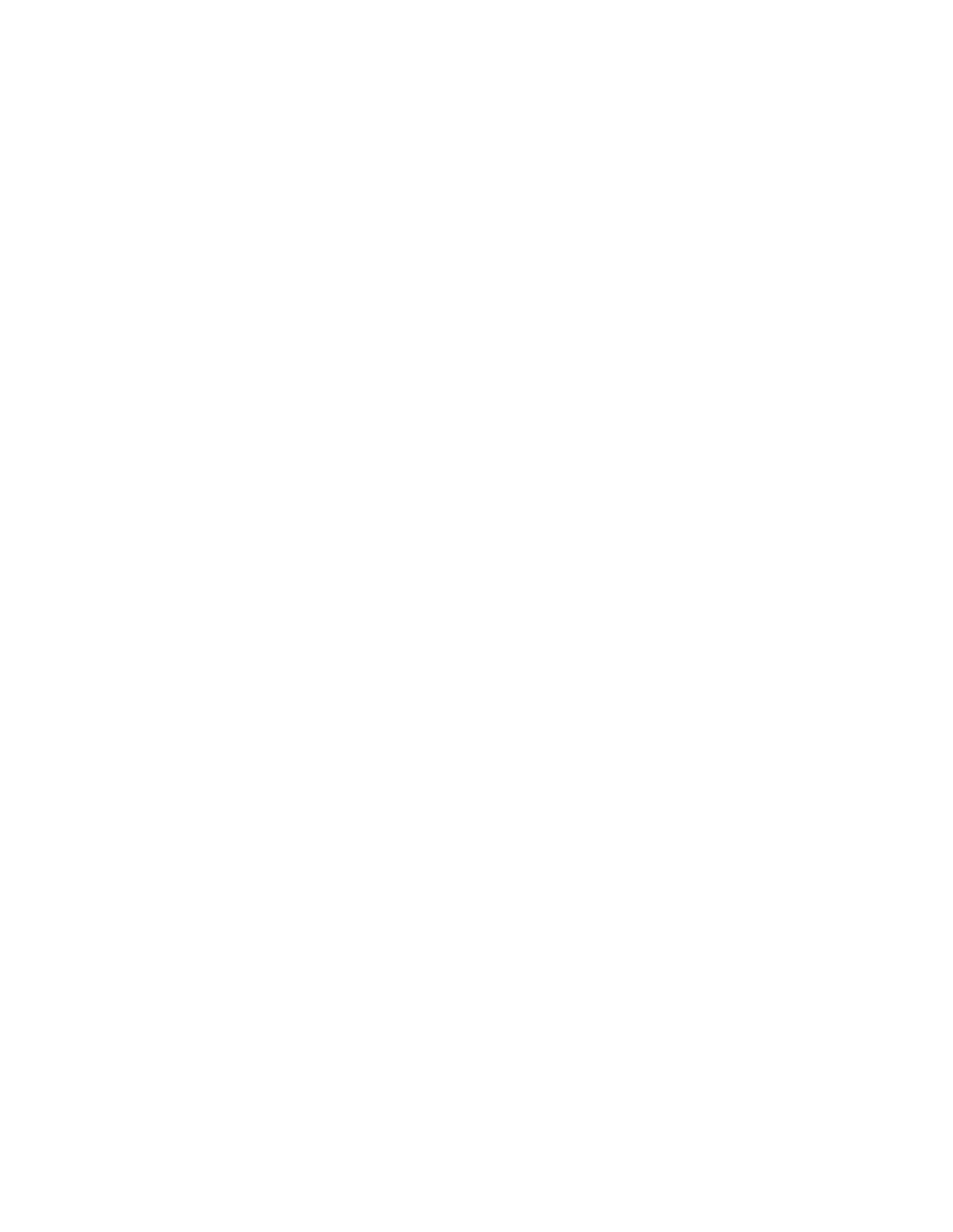

Department of Natural Resources and Parks **Solid Waste Division**

# 2010 FACILITY MASTER PLAN FACTORIA RECYCLING AND TRANSFER STATION

VOLUME II ‐ APPENDICES

**November 2010**

 $\bigoplus$  Printed on recycled paper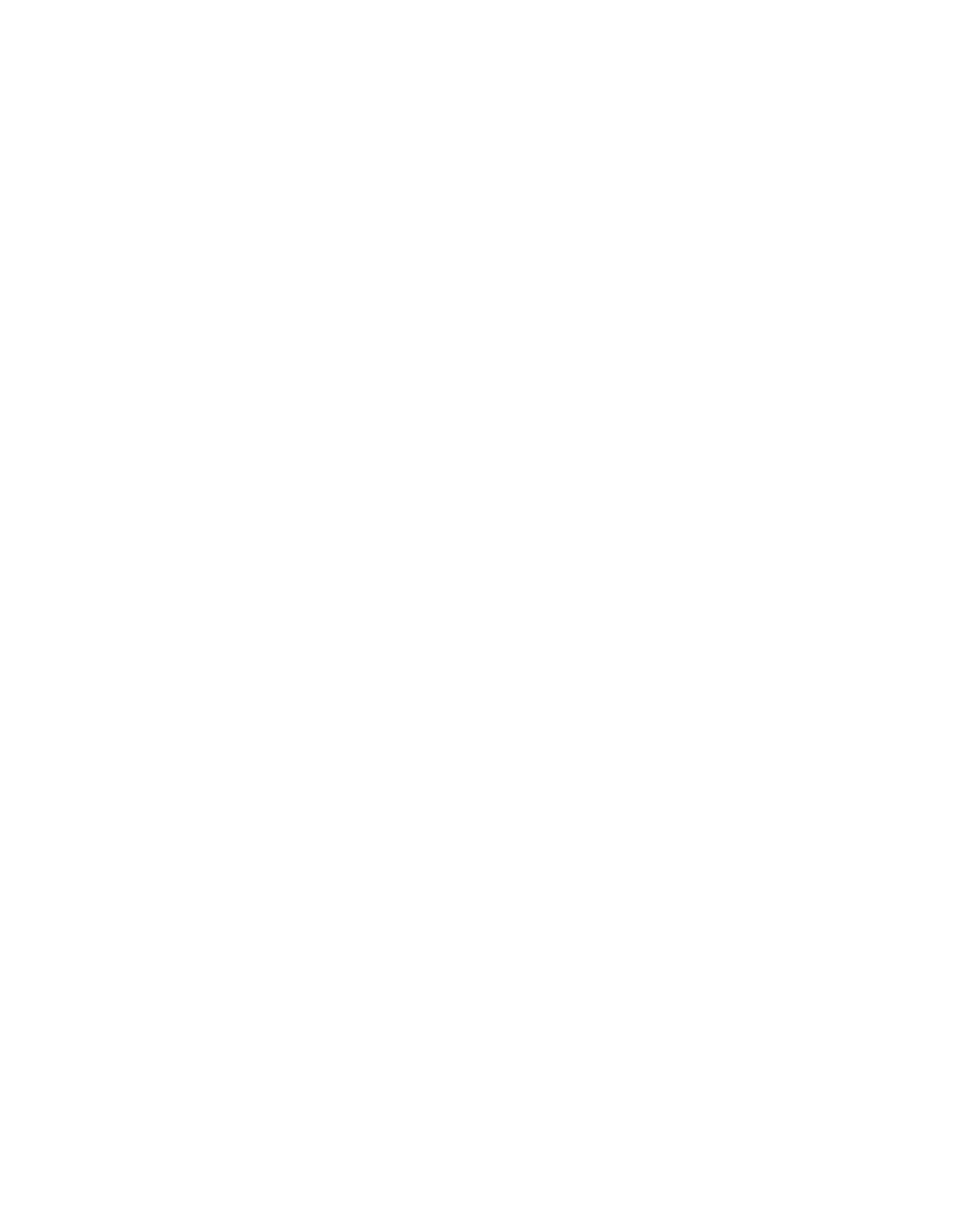

Department of Natural Resources and Parks **Solid Waste Division**

## 2010 FACILITY MASTER PLAN FACTORIA RECYCLING AND TRANSFER STATION VOLUME II

Prepared by HDR Engineering, Inc.

in association with

J.R. Miller & Associates, Inc. Shannon & Wilson, Inc. EnviroIssues Hough Beck & Baird, Inc. True North Land Surveying, Inc. Yonemitsu Geological Services Acker Consulting Services Drayton Archeology

 $\bigoplus$  Printed on recycled paper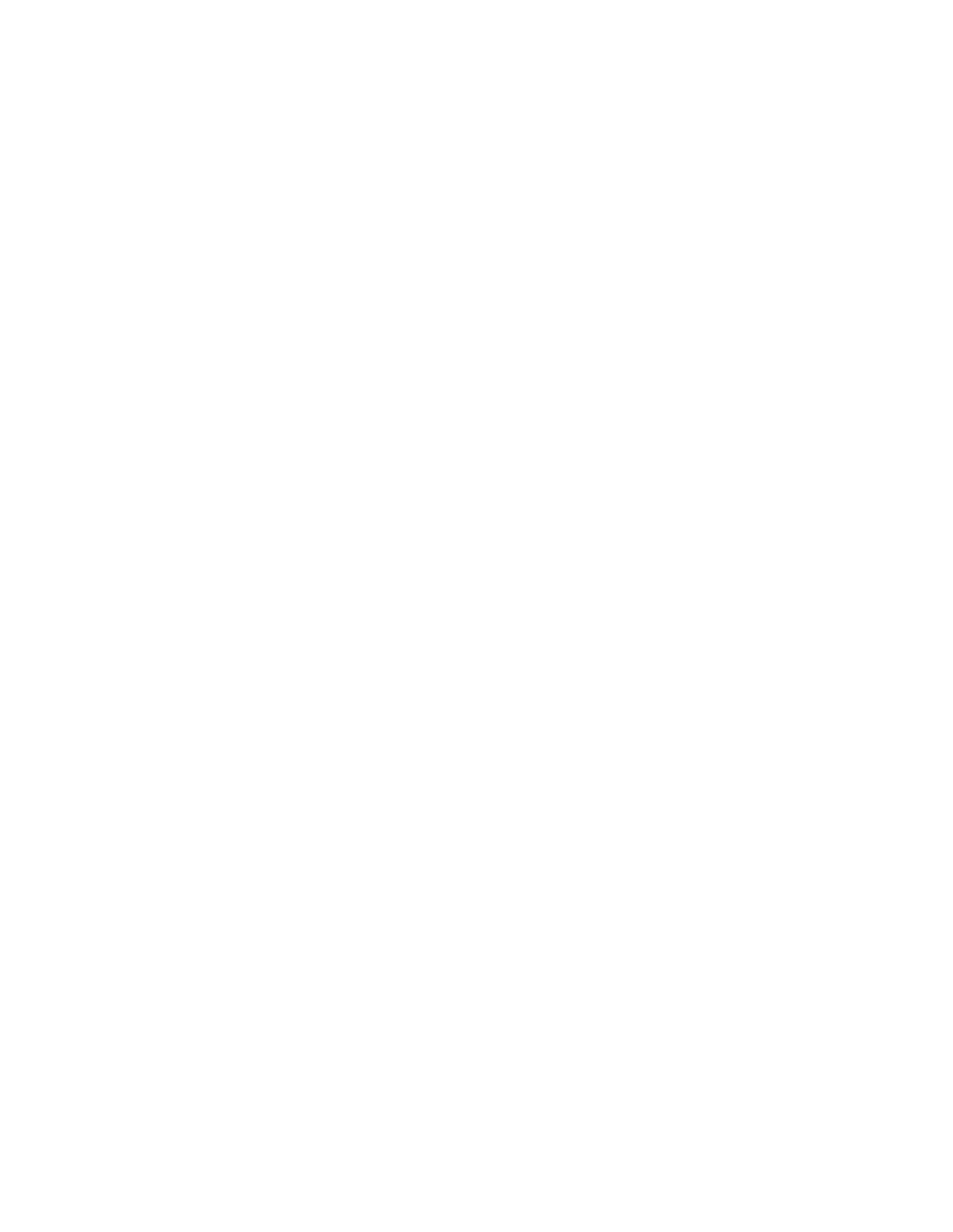#### *Volume II: Facility Master Plan Appendices*

- Appendix A Project Schedule
- Appendix B Eco‐Charrette Report
- Appendix C Conceptual Stormwater Management Plan
- Appendix D Summary of Wetland and Stream Findings
- Appendix E Traffic Impact Analysis
- Appendix F Permits and Approvals Summary
- Appendix G Hazardous Materials Survey
- Appendix H Facility Cost Data
- Appendix I Miscellaneous White Papers, Memoranda, and Calculations
- Appendix J Stakeholder Outreach